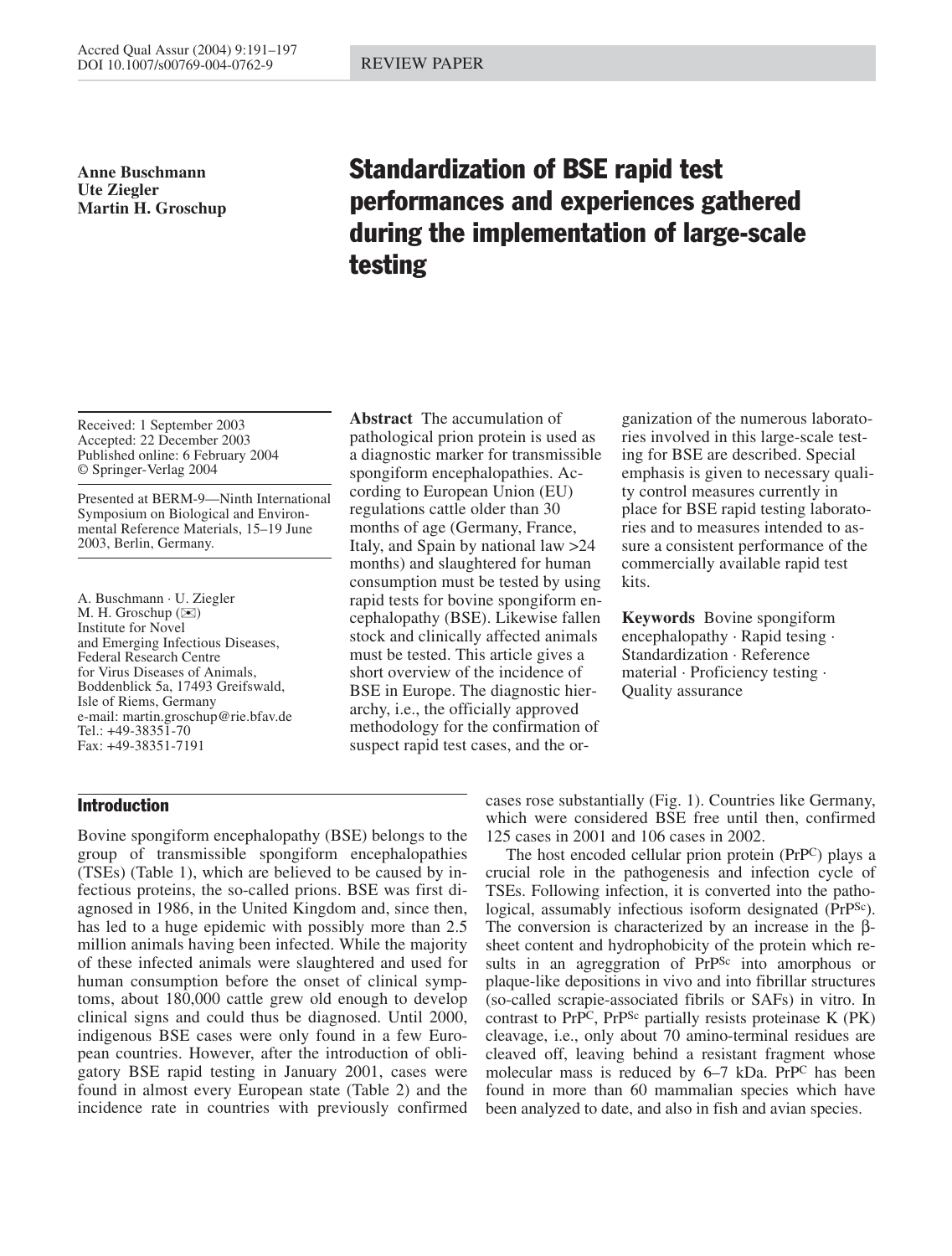**Table 1** Transmissible spongiform encephalopathies in animals and humans

| Disease                                       | Origin                            | Host species    | First report |
|-----------------------------------------------|-----------------------------------|-----------------|--------------|
| Scrapie                                       | Transmissible                     | Small ruminants | 1,732        |
| Creutzfeldt-Jakob Disease (CJD)               | Sporadic hereditary transmissible | Man             | 1.920        |
| Gerstmann-Sträussler-Scheinker Syndrome (GSS) | Hereditary                        | Man             | 1,936        |
| Transmissible mink encephalopathy (TME)       | Transmissible                     | Mink            | 1,947        |
| Chronic Wasting Disease (CWD)                 | Transmissible                     | Cervids         | 1,967        |
| Kuru                                          | Transmissible                     | Man             | 1.957        |
| Fatal familial insomnia (FFI)                 | Hereditary                        | Man             | 1,986        |
| Bovine spongiform Encephalopathy (BSE)        | Transmissible                     | Ruminants       | 1.986        |
| Feline spongiform E.                          | Transmissible                     | Felidae         | 1.991        |
| Variant CJD (vCJD)                            | Transmissible                     | Man             | 1,996        |

**Table 2** BSE cases and incidence in cattle in Europe in 2002

| Countries      | Number<br>of cases | Relative incidence<br>(number of cases)<br>per mill. cattle > 30 month<br>of age) |  |
|----------------|--------------------|-----------------------------------------------------------------------------------|--|
| Austria        | $\theta$           |                                                                                   |  |
| Belgium        | 38                 | 25                                                                                |  |
| Czech Republic | $\frac{2}{3}$      |                                                                                   |  |
| Denmark        |                    | 3                                                                                 |  |
| Finland        | 1                  |                                                                                   |  |
| France         | 239                | 21                                                                                |  |
| Japan          | 7                  |                                                                                   |  |
| Israel         |                    |                                                                                   |  |
| Germany        | 106                | 16                                                                                |  |
| Ireland        | 333                | 97                                                                                |  |
| Liechtenstein  | 0                  |                                                                                   |  |
| Luxembourg     | 1                  |                                                                                   |  |
| Netherlands    | 24                 | 13                                                                                |  |
| Poland         | 4                  |                                                                                   |  |
| Portugal       | 86                 | 129                                                                               |  |
| Slovakia       | 6                  |                                                                                   |  |
| Slovenia       |                    |                                                                                   |  |
| Switzerland    | 24                 | 26                                                                                |  |
| United Kingdom | 1,018              | >200                                                                              |  |

All European countries that are listed have experienced at least one BSE case in the past. The relative incidence is calculated by taking into account the number of heads of cattle that are kept in the respective country.

PrPC is largely composed of two structural areas, the flexible non-structured amino-terminus (up to amino acid—aa—120) and the structured carboxy-terminal region (aa 121–230). The carboxy-terminal region comprises three α-helices (spanning aa  $144-154$ ,  $174-192$ , and 199–218) and two short anti-parallel β-sheets (aa 127–130, 160–163). Helices II and III are connected by a disulfide bond (C178 and C213), and helix II bears a N-glycosylation at N180. The second N-glycosylation is sited at N196, with a heterogeneous distribution of glycans at both sites.

The diagnostic hierarchy for BSE is defined by the Office Internationales des Epizooties (OIE) which is the corresponding organization for animal diseases as the world health organization (WHO) is for human health.



**Fig. 1** Number of confirmed BSE cases per year in EU member states. Note the sharp increase almost in all countries after the introduction of BSE testing in January 2001

This diagnostic hierarchy is based on the scientific knowledge about the available diagnostic methods and the experience of using these techniques, and particularly takes into account their specificity and sensitivity. According to the OIE regulations and to the EU legislation (EU decision 999/2001), all suspect cases found by BSE rapid testing must be retested using confirmatory methods by a national reference laboratory (NRL) in the particular country or directly by the community reference laboratory (CRL), which is located at the veterinary laboratories agency (VLA) in Weybridge, UK. In Germany, the NRL is situated at Institute for Novel and Emerging Infectious Diseases at the Federal Research Centre for Virus Diseases of Animals located on the isle of Riems. Confirmatory methods for BSE are

- The histopathological examination of the brain stem (obex region) and detection of spongiform lesions particularly in the solitary tract nucleus and/or the spinal nucleus of the trigeminal nerve (HE)
- The immunohistochemical detection of pathological PrPSc depositions in tissue sections of the above mentioned brain stem areas (IHC)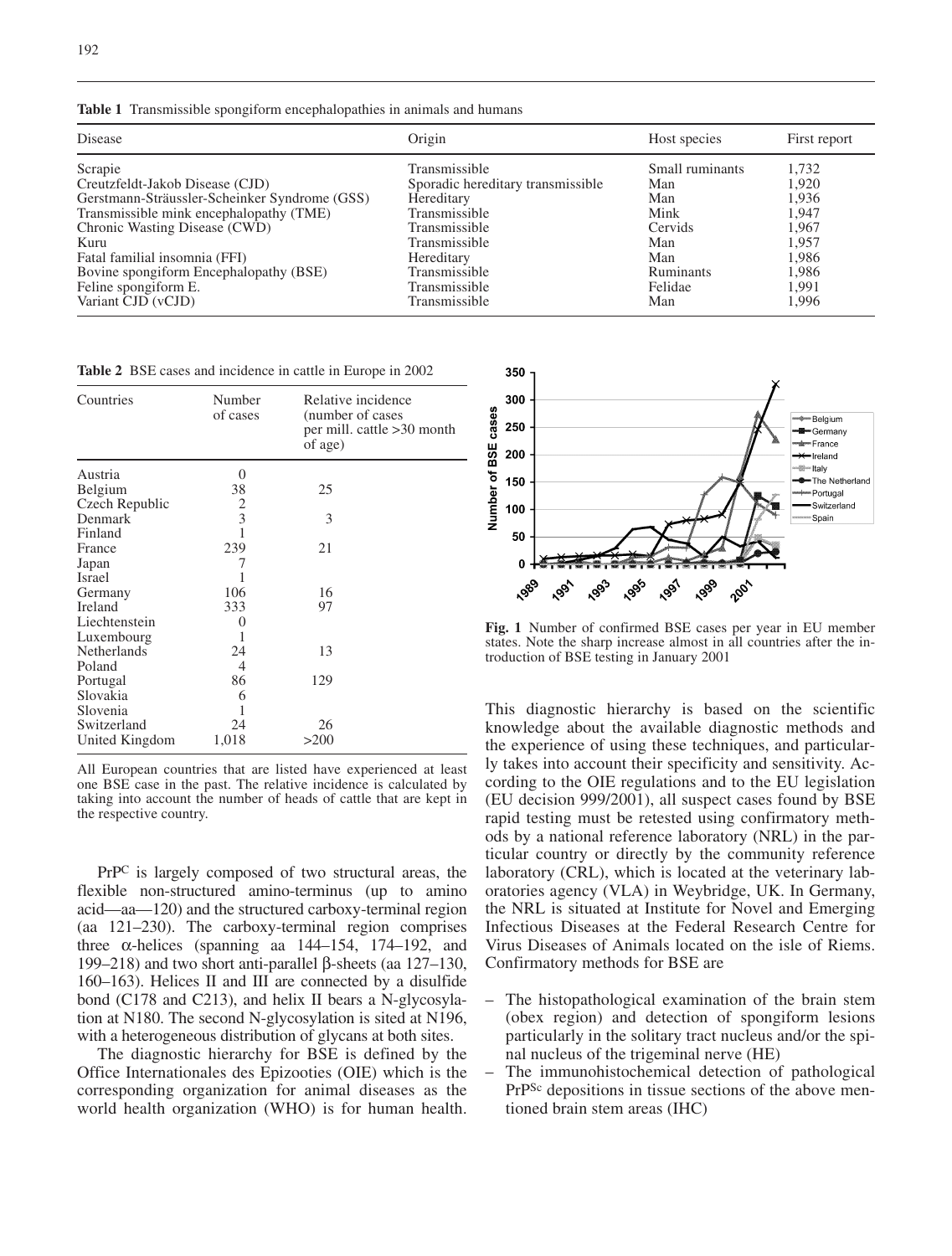- The immunochemical detection of pathological PrPSc in fibril preparations from brain stem tissue (SAF-immunoblot)
- The electron-microscopical detection of BSE-associated fibrils in brain stem extracts

To date, five different BSE rapid tests have been successfully evaluated by the EU commission and approved for use in monitoring studies and for testing slaughtered animals. These tests include a colorimetric sandwich ELISA, a luminescense sandwich ELISA, an indirect ELISA using chemilumenscense, a rapid western blot assay and a conformational dependant immunoassay for the detection of the pathological prion protein.

There are three crucial parameters which characterize the performance of a rapid test:

- Diagnostic sensitivity, percentage of correctly classified positive samples
- Diagnostic specificity, percentage of correctly classified negative samples
- Analytical sensitivity, determination of the minimal concentration of an analyte to give a positive result

It is difficult, however, to determine the first parameter for rapid tests. In contrast to most other tests applied for the diagnosis of infectious diseases in animals and humans, BSE rapid tests do not use body tissue fluids like serum, plasma, or urine in which the analyte is dissolved homogeneously. Instead, brain stem samples are collected at abbatoirs and in rendering plants from which the region of highest PrPSc concentration (region around the obex) is sampled. As a consequence of the inhomogeneity of PrPSc deposition in the brain, test results for one single brain stem sample can vary considerably due to collection and homogenization artefacts. This is one reason why standard operating procedures (SOPs) for rapid tests need to be strictly followed and only sections close to the obex can be used. Any deviation could lead to false or unreliable results. However, the inhomogeneity also prohibits collecting a set of BSE positive samples for which the assay results can be predicted. In addition each testing means a substantial consumption of brain stem tissue despite of its finite availability. Therefore, the analytical sensitivity of an assay can only be determined by using borderline reactive BSE tissue dilutions, meaning BSE brain stem macerates blended in consecutively higher proportions of uninfected cattle brain stem macerate (as a matrix). Many difficulties were initially encountered when reference material was produced that could be used in proficiency testing rounds with rapid testing laboratories as well as for the evaluation of commercial rapid test kits. A major bottleneck was the lack of suitable quantities of bovine brain stem material, particularly in countries like Germany which had only a very few BSE cases at the beginning of the rapid testing

program. Moreover, most available samples were of poor quality, i.e., derived from fallen stock animals in rendering plants, and, therefore, were frequently heavily autolyzed. In the first experiments to prepare dilution series of a positive brain macerate, distilled water or sucrose solution was used as a dilution matrix. However, the positive signal dropped disproportionately fast in the diluted samples. This is thought to be caused by the fact that the PK concentration that is applied in the rapid tests is adjusted to a certain amount of brain material. If less tissue material is present in the solution, the enzyme is heavily overdosed and will start to digest the partly PK resistant PrPSc, resulting in too low or even false-negative test results. This problem was overcome as soon as a negative brain macerate was used as a dilution matrix.

However, the preparation of these macerates turned out to be rather difficult. At the beginning of the rapid testing program, when brain stem homogenates or lysate dilutions were produced, they suffered from a steep decline in their PrPSc antigenicity. This problem was eventually overcome by a colleague at the Danish NRL (hence the technique was named "Lind" protocol), who used crude macerates instead of fine ground dounce homogenates or lysates (also containing detergens), which allow for better tissue and antigen preservation. In the amended protocol used at the German NRL, macerates (defined as coarse brain homogenates) are produced by adding an equal amount of a 5% sucrose solution (in deionized water) to precut brain stem pieces (for example 5 g brain material plus 5 ml sucrose solution). This mixture is ground and quenched mechanically through a commonly used metal household sieve using a plunger. In this way 50% tissue/volume macerates of BSE as well as non-infected brain stems are produced and blended subsequently in appropriate proportions. In our experience such macerate blends are stable if stored at either −20°C or −70°C and retain PrP<sup>Sc</sup> antigenicity for months, if not several years. One drawback of this method is that the homogeneity of such coarse tissue grindings may be insufficient so that heavily PrPSc containing areas are not dispersed. However, lacking better solutions to this problem, such heterogeneity was eventually considered acceptable and, indeed, such effects were hardly observed during practical use.

As all inactivation methods applied to reduce BSE infectivity also destroy the antigenicity of the pathological prion proteins, any inclusion of an authentic positive control sample in the rapid test kits would mean including infectious material. As this is impossible for logistical and labour safety reasons, rapid tests contain auxiliary controls such as recombinant PrPC or synthetic peptide analogues. However, although such controls are useful to confirm the functionality of the enzymatic detection of PrP, they cannot compensate properties of PrPSc which are important for the purification and diagnostic discrimination in the rapid tests: PK resistance and hydrophobicity/fibrillogenicity.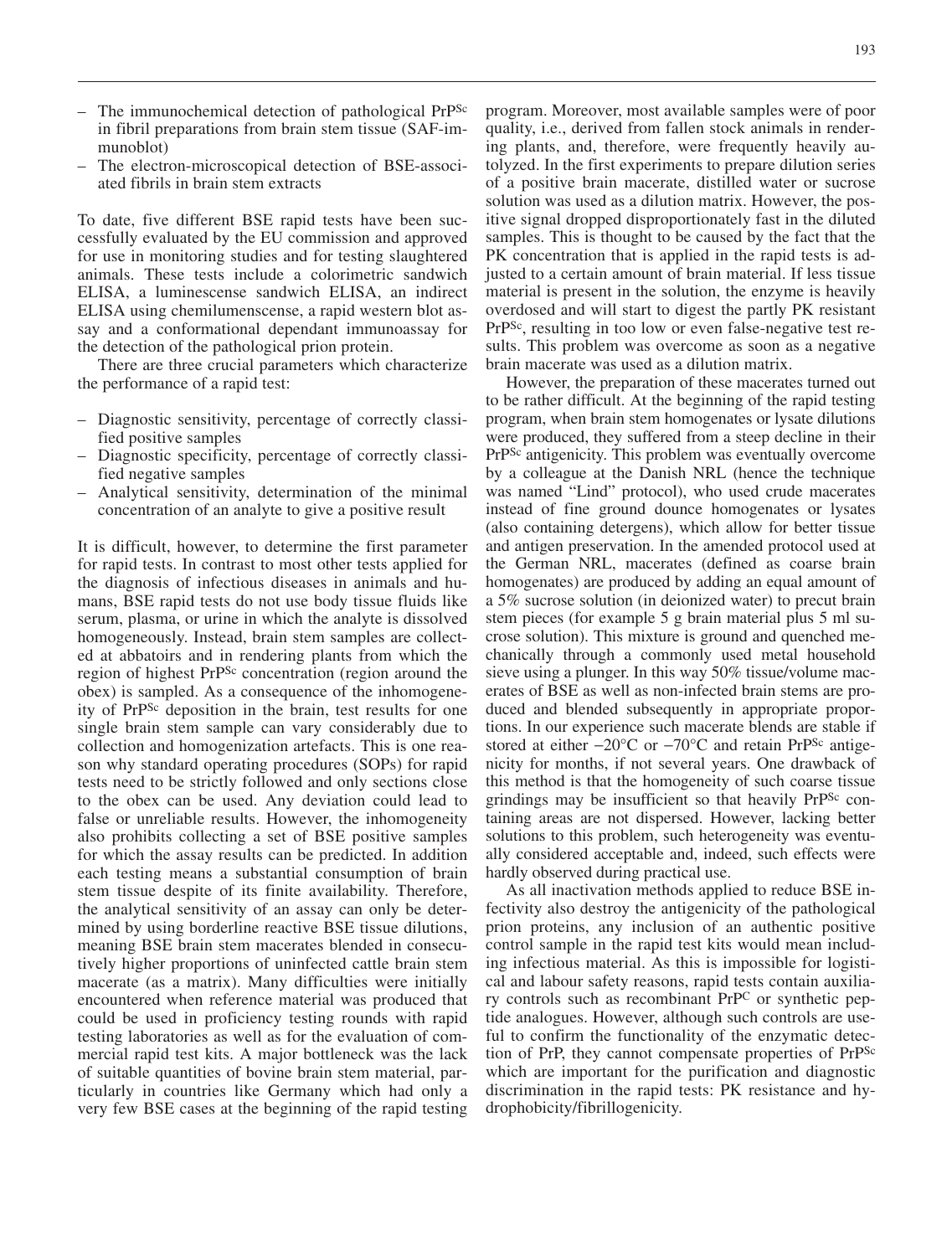By the middle of 2003 more than 23 million rapid tests had been conducted in Europe and more than 1,500 BSE cases had been discovered by this testing program alone. Direct rapid testing costs add up to 575 million Euros (calculation based on  $25 \epsilon$  average testing cost per cattle) in the EU. In total, about 8 million tests were carried out in Germany. Following the introduction of obligatory rapid testing in December 2000, more than 100 regional BSE rapid testing laboratories carried out the testing scheme after the initial shortage of testing capacity had been overcome. However, when sale revenues dropped rapidly and when the high quality control standards that are strictly enforced became obvious, half of the laboratories dropped out of the market. About 50 rapid testing laboratories remained in service in Germany, 35 of which belong to the public veterinary services, and 15 are run by private contractors.

Any initially reactive result in the regional rapid testing laboratories needs to be verified by the NRL and in cases of unclear results they are further examined by and discussed with the CRL. The introduction of such a large-scale testing program was only possible in combination with a variety of quality assurance (QA) measures. These included:

- (a) The implementation of suitable "quality management systems for TSE laboratories" belonging to all stages in the diagnostic hierarchy (regional testing laboratory—RTL, NRL, CRL)
- (b) The "evaluation and approval of the rapid tests" to be used
- (c) The strict and continuous supervision and control of the "performance of the production batches of the rapid tests" to be placed on the market by the producer as well as by state veterinary authorities

The measures in all three areas are outlined below. However, as the most practical issues of the implementation of EU legislation are not fully harmonized in all member states, the following description of the QA systems for the German TSE rapid testing program is only exemplary and must not apply for control measures currently in use in other EU member states.

Quality management system for TSE laboratories

Each laboratory performing diagnostic investigations on TSEs (RTL, NRL, CRL) needs to define all administrative and laboratory activities including detailed and unmistakable method collections, and control measures in place in a quality management (QM) manual. This manual contains all SOPs for the sampling and testing, the decision tree and responsibilities of personnel in the laboratory, the kind and maintenance of the equipment to be used, the interpretation and reporting of all test results,

and the education and training of personnel. It also defines which continuous process controls should be carried out and which correction measures must be applied in case of deviations from predetermined values. Moreover, it regulates, how all QM system (QMS) data and test results must be documented. The QMS is monitored by an internal (continuously) as well by external QA agent (regular visits). Internal and external QA audits with all involved personnel are carried out on a regular basis, too. External audits are held by officially appointed accreditation bodies, which eventually certify that the QMS functions according to ISO 17025 ("*General Requirements for the Competence of Calibration and Testing Laboratories*"), meaning that individual laboratories are accredited. Moreover, commercial RTL are controlled by the competent veterinary authorities on a biannual basis (minimum) and in the context of the implementation of TSE decision EU 999/2001. All commercial and state RTL laboratories have to participate in (initial and biannual follow-up) proficiency testing rounds (ring trials), which are conducted under the supervision of the NRL. In these ring trials the analytical sensitivities of the individual BSE rapid testing laboratories are determined. Any laboratory which does not meet the general standard has to either discontinue the service or improve its testing performance by getting advice and training by the NRL and the rapid testing companies. Improvements are verified by repeated proficiency testing rounds with the laboratory in question. The NRL itself also participates in proficiency testing rounds carried out by the CRL. Only laboratories which have successfully passed such proficiency testing trials are allowed to carry out rapid testing.

Evaluation and approval of the rapid tests

The EU commission has organized the evaluation of BSE rapid tests in the past, by calling together a scientific working group which outlined the general setup of a study to determine the candidate tests' performance. The Institute for Reference Materials and Measurements (IRRM), Geel, Belgium was in charge of carrying out this study together with the rapid test companies. Five rapid tests have passed this stage to date and have been approved by the EU commission for monitoring diseased or fallen ruminants, as well as for testing healthy slaughter animals. However, it must be kept in mind that, so far, all rapid tests have only been evaluated on bovine samples but have been approved by the EU authorities for the testing of ruminant samples (cattle, sheep, and goats). It must be stressed that the currently available BSE rapid tests are capable of detecting BSE infections in cattle only as early as 6 months before the onset of clinical disease, but presumably not earlier. This is due to the particular pathogenesis of BSE in cattle, i.e., the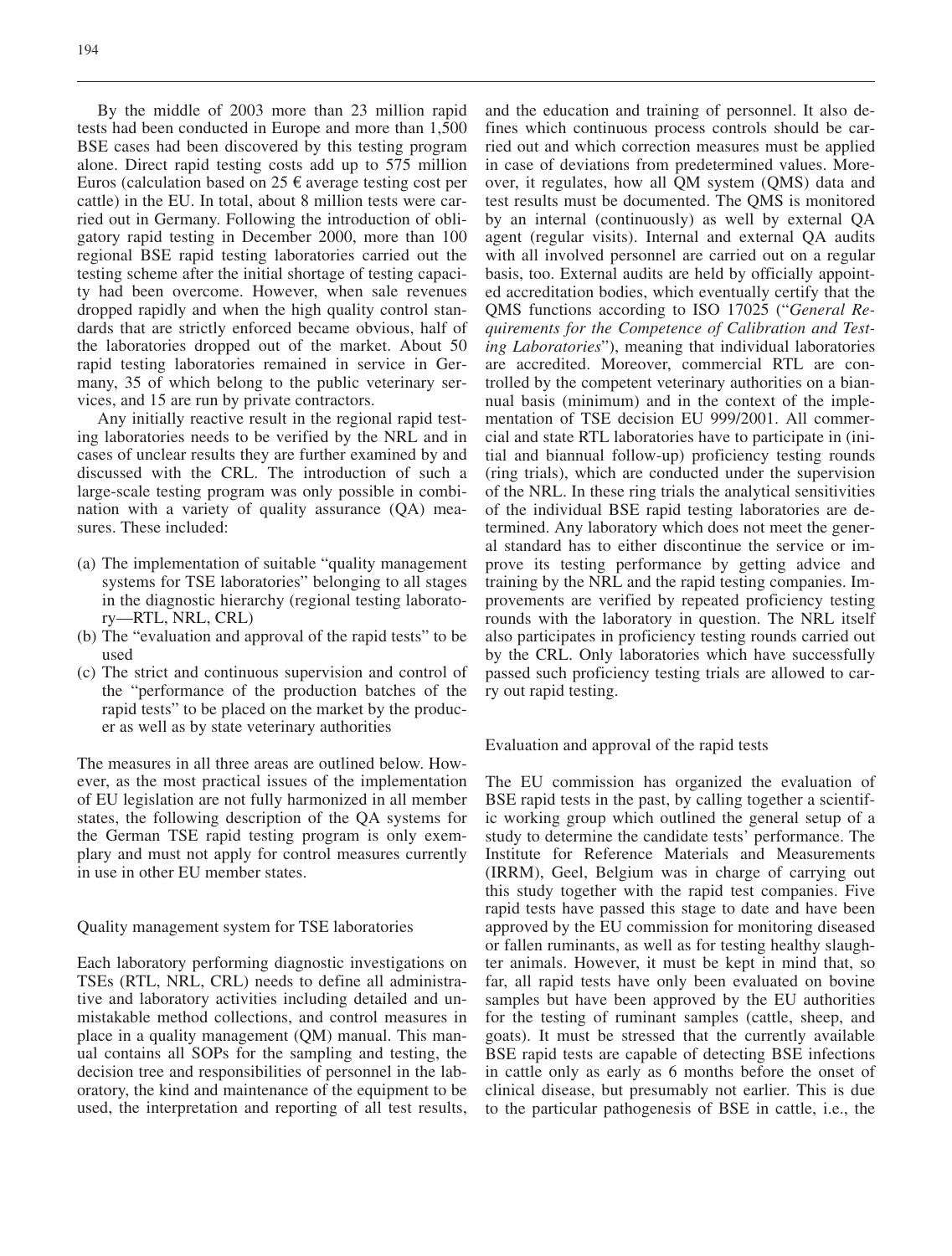infection seems to be very much restricted to the central nervous system. Even in the target area (obex), infectivity has not yet been detected earlier than that.

The EU approval of the first three rapid tests concerned only the general capability and performance of the laboratory methods but did not regulate the criteria and standards to be met by the commercial products developed thereof. In Germany, BSE rapid tests fall under the legal veterinary diagnostics regulation, which require an official national approval for all products on the domestic market. This national approval process is unique in Europe. In this process it is checked that the commercial product is identical with the EU approved method and still has the same performance. Moreover, the clarity and comprehensiveness of the (German) test instruction and the correctness of the German product designation and labeling are ensured.

#### Performance of individual production batches of BSE rapid tests kits

The wide use of rapid tests makes it necessary that the companies manufacture their products continuously. Hence, for a given test, the actual kits for sale can belong to different production batches. Altogether, the rapid test kits that have been used in Germany have belonged to more than 150 different batches to date. The German situation is unique in the sense that it is legally required that each single production batch of a test kit must be quality tested and approved by the NRL before being allowed to be placed on the market. Moreover, rapid test producers also make remarkable efforts to assure that all subsequently produced batches are of the same performance as their initially approved product and that this is well documented. There are two elements to assure this:

#### *Verification of identical production quality*

The first key step for this is that all relevant chemical ingredients, buffers, and recipes, etc., are defined and deposited at the German NRL. Moreover, a QMS for the production of batches is fixed and notified. Any change to either of the aforementioned depositions must be notified and agreed on by the German NRL. This also includes all SOPs for all QA measurement steps in the production process, which must be written down and deposited. All target values and their acceptable deviation for these measurements are determined and notified.

### *Measurement of the test performance of individual production batches*

The currently approved BSE rapid tests combine a sample preparation and PrPSc extraction step with the immunochemical detection of PrPSc. While the first part solely depends on parameters which can be measured chemically and physically, it is more difficult to QC and document the immunochemical assay. Therefore, any new production batch is challenged in the following ways:

*Analytical sensitivity (Table 3).* Test producers have defined one of their production batches for which sufficient performance data are available as their reference kit batch. Depending on the products' shelf life, this reference can be replaced on the producers own judgement by a newer reference kit batch, if necessary, and if comparative testing data verify a similar performance. All production batches to be released are checked against a reference BSE macerate dilution series, which has been produced by the company following the suggestions of the German NRL. This series contains well reactive as well as borderline reactive samples. The same samples are also tested using the reference kit, and the results are compared. All results are reported to the German NRL. Moreover, the companies provide sufficient quantities of reference kits as well as reference macerate dilutions to the German NRL, so that the results can be reproduced there. Finally, the most critical compounds in the assay such as the primary and secondary antibody dilutions are crosschecked by replacing each of them in the test batch and in the reference batch. Such a replacement should not alter the analytical sensitivity of the kits.

*Intra-plate and inter-plate variability (Table 3).* Immunochemical results can vary considerably even in a given assay, for instance if not exactly the same amounts of the capture antibodies are coated onto the reaction wells, or coating difficulties prevented the even charging of all plastic surfaces with immunglobulins. To determine the intra-plate and inter-plate variation, 384 reaction wells must be assayed using a defined antigen—preferably the authentic positive control. Coated wells should come from different time points in the production line, at best by collecting 48 different 8-well strips, or ,if this is not possible, by using 4 fully coated plates. The variation of the results (CV) of the 8-well strips should not exceed 30% and the variation within and between plates should not exceed 20%.

*Specificity control (Table 3, Fig. 2).* BSE rapid tests possess a high analytical sensitivity to discover even trace amounts of the analyte, which is indicative for an upcoming BSE disease in bovines. This is highly desirable to minimize the risk of exposure of consumers to BSE infectivity. However, misleading false-positive assay re-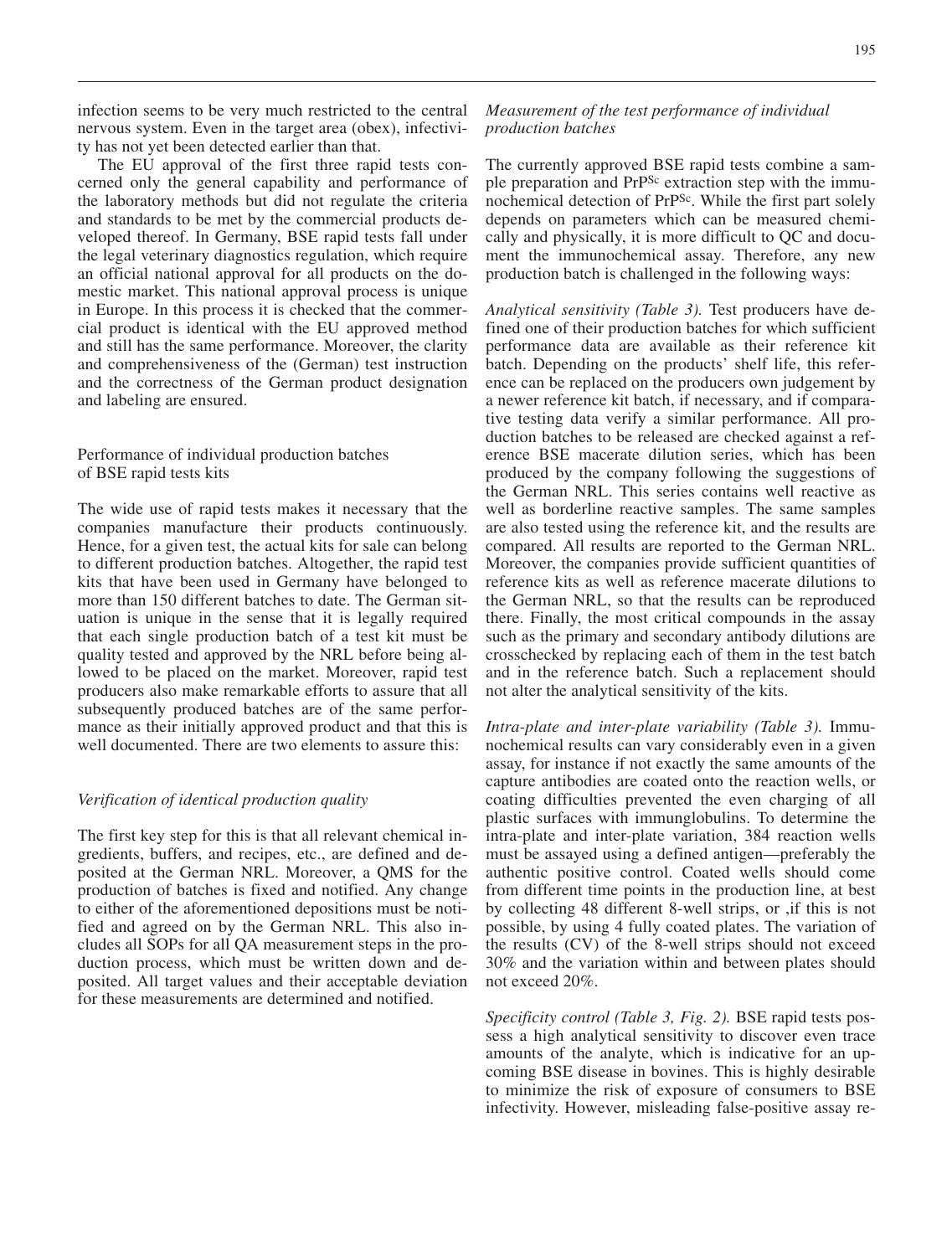**Table 3** Summary sheet on the test kit performance data which are requested for each new production batch prior to approval for market release in Germany. In the first step, the performance of the newly produced batch is compared to a standard reference kit. This standard reference kit comprises an earlier batch with well-documented performance, which has been named by the test kit producer themselves. In the second step, individual test kit components from the new batch are used in the standard reference kit, e.g., the primary antibody or the secondary antibody (antibodyenzyme conjugate) and vice versa. In the third step, the intra- and inter-plate repeatability is tested by using the kits own positive control in severalfold repetitions to mimic reactive sample.

| Component/test                        | Criteria                                                                                                                                                                                                                                                       | Result                                                                                                                                                                                                                                                    |
|---------------------------------------|----------------------------------------------------------------------------------------------------------------------------------------------------------------------------------------------------------------------------------------------------------------|-----------------------------------------------------------------------------------------------------------------------------------------------------------------------------------------------------------------------------------------------------------|
| New production batch                  | Negative control<br>Blank<br>Positive control<br>BSE-Reference 20%<br>BSE-Reference 10%<br>BSE-Reference 5%<br>BSE-Reference 2.5%<br>BSE-Reference 1.25%<br>Total no. field samples tested<br>Mean<br>Standard deviation<br>% CV of negative population        | Below set value<br>Below set value<br>Above set value<br>Reactive result<br>Reactive result<br>Reactive result<br>Reactive result<br>Reactive result<br>~1800<br>Within set range (cut-off ratio)<br>Within set range (cut-off ratio)<br>Within set range |
| Standard reference kit                | Negative control<br><b>Blank</b><br>Positive control<br>BSE-Reference 20%<br>BSE-Reference 10%<br>BSE-Reference 5%<br>BSE-Reference 2.5%<br>BSE-Reference 1.25%<br>Total no. field samples tested<br>Mean<br>Standard deviation<br>% CV of negative population | Below set value<br>Below set value<br>Above set value<br>Reactive result<br>Reactive result<br>Reactive result<br>Reactive result<br>Reactive result<br>~1800<br>Within set range (cut-off ratio)<br>Within set range (cut-off ratio)<br>Within set range |
| Primary antibody (anti-PrP)           | Negative control<br><b>Blank</b><br>Positive control<br>BSE-Reference 20%<br>BSE-Reference 10%<br>BSE-Reference 5%<br>BSE-Reference 2.5%<br>BSE-Reference 1.25%                                                                                                | Below set value<br>Below set value<br>Above set value<br>Reactive result<br>Reactive result<br>Reactive result<br>Reactive result<br>Reactive result                                                                                                      |
| Secondary antibody (anti-IgG)         | Negative control<br><b>Blank</b><br>Positive control<br>BSE-Reference 20%<br>BSE-Reference 10%<br>BSE-Reference 5%<br>BSE-Reference 2.5%<br>BSE-Reference 1.25%                                                                                                | Below set value<br>Below set value<br>Above set value<br>Reactive result<br>Reactive result<br>Reactive result<br>Reactive result<br>Reactive result                                                                                                      |
| Positive control (repeatability test) | Plate A mean<br>Standard deviation<br>CV<br>Strips mean<br>Strips CV<br>Plate B mean<br>Standard deviation<br>CV<br>Strips mean<br>Strips CV<br>Plate C mean<br>Standard deviation                                                                             | Above set value<br>Within set range<br>$<$ 20%<br>Above set value<br>$<$ 35%<br>Above set value<br>Within set range<br>$<$ 20%<br>Above set value<br>$<$ 35%<br>Above set value<br>Within set range                                                       |
|                                       | CV<br>Strips mean<br>Strips CV<br>Plate D mean<br>Standard deviation<br>CV<br>Strips mean<br>Strips CV                                                                                                                                                         | $<$ 20%<br>Above set value<br>$<$ 35%<br>Above set value<br>Within set range<br>$<$ 20%<br>Above set value<br>$<$ 35%                                                                                                                                     |